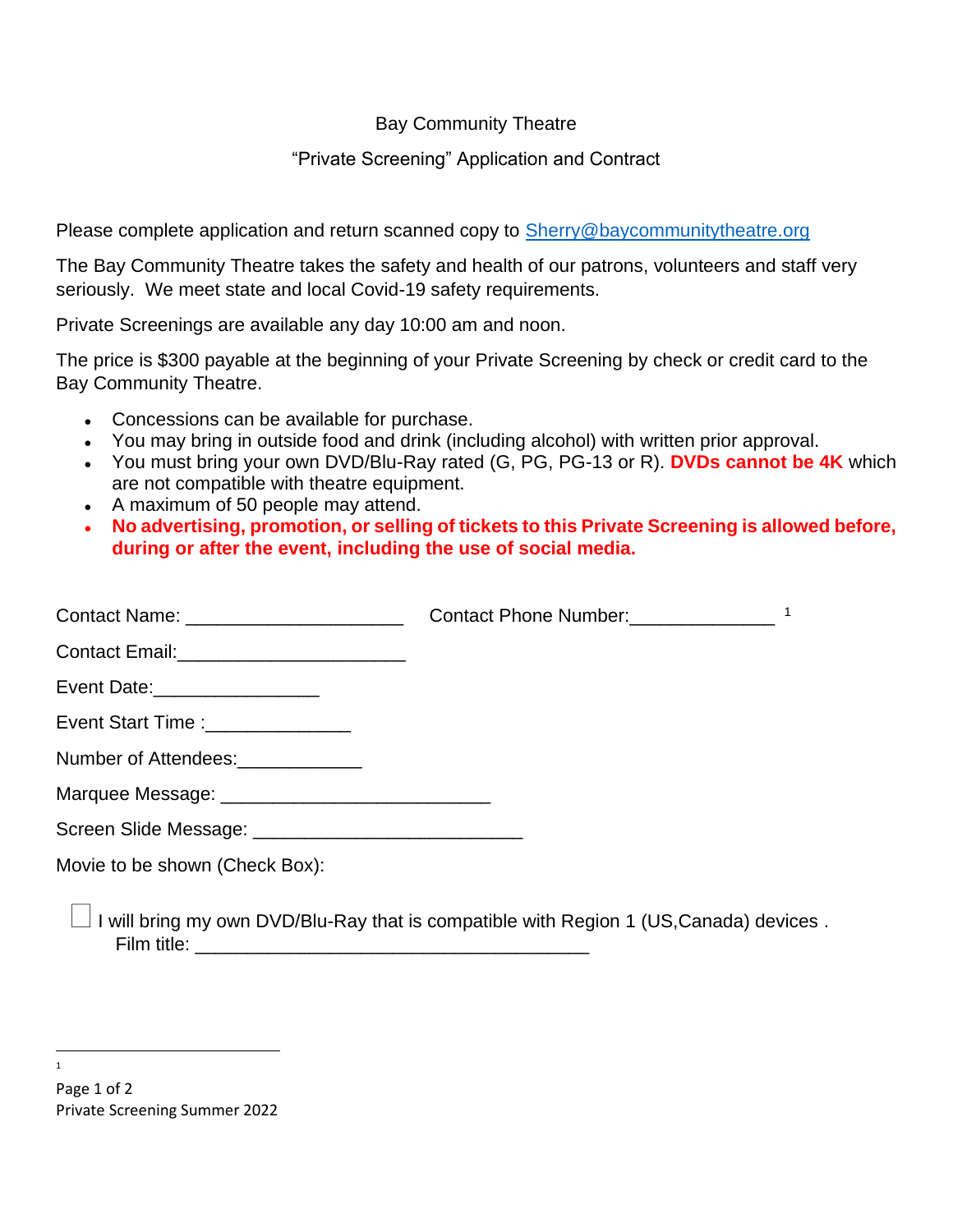| (Circle one) Yes No           |                                                                                             |  |
|-------------------------------|---------------------------------------------------------------------------------------------|--|
| (Circle one) Yes              | Will you be bringing in outside food and non-alcoholic beverages?<br>No                     |  |
| If yes:                       |                                                                                             |  |
|                               | I understand that I am responsible for the clean up of all food, beverages. _____ (initial) |  |
|                               | Bay Community Theatre Approval: 2001                                                        |  |
|                               |                                                                                             |  |
| Will you be bringing alcohol? |                                                                                             |  |

Do you want the concessions area open to purchase concessions during the private screening?

(Circle one) Yes No

*If yes:* I understand that I am responsible for the cleanup of all alcohol. \_\_\_\_\_ (initial)

Bay Community Theatre Approval: \_\_\_\_\_\_\_\_\_\_\_\_\_\_\_\_\_\_\_\_\_\_\_\_\_ Date: \_\_\_\_\_\_\_\_\_

Indemnification- I agree that I will be liable for and indemnify the Bay Community Theatre any and all claims that may be brought against the Bay Community Theatre Organization for my use of the theater.

This application constitutes a contract when signed by the Renter and the Bay Community Theatre.

 $\overline{\phantom{a}}$  , and the contract of the contract of the contract of the contract of the contract of the contract of the contract of the contract of the contract of the contract of the contract of the contract of the contrac

 $\overline{\phantom{a}}$  , and the contract of the contract of the contract of the contract of the contract of the contract of the contract of the contract of the contract of the contract of the contract of the contract of the contrac

Renter **Bay Community Theatre** 

Page 2 of 2 Private Screening Summer 2022